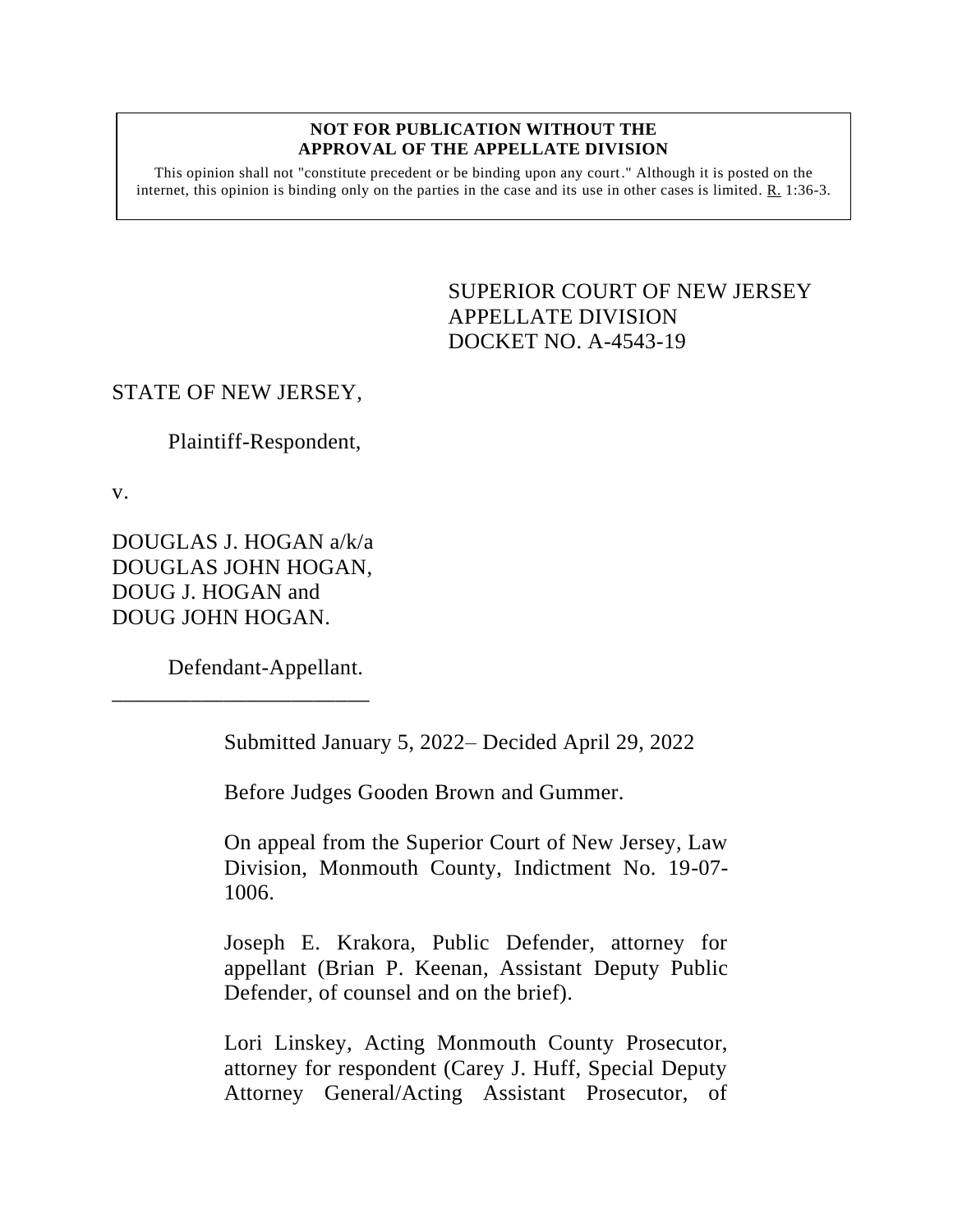counsel and on the brief; Janine N. DeLucia, Legal Assistant, on the brief).

### PER CURIAM

Defendant Douglas J. Hogan, who pleaded guilty to fourth-degree stalking, N.J.S.A. 2C:12-10(b), appeals an order denying his motion for entry into the pretrial intervention program (PTI) and his subsequent conviction, arguing his admission into PTI was denied based on improper consideration of old restraining orders and current charges and a failure to consider other relevant factors. He also appeals his five-year probationary-term sentence, arguing it was unwarranted and excessive given the time he already had served in jail pretrial and under pretrial monitoring. Perceiving no abuse of discretion, we affirm.

### I.

Over the course of five weeks, defendant initiated numerous unwanted interactions with a postal worker – including coming to her post office at closing time, waiting for her in the lobby or parking lot, trying to give her flowers on Valentine's Day, calling and texting her multiple times, leaving her multiple messages, and following her in his vehicle. Defendant's conduct led the postal worker to report to police that defendant's actions had made her fear for her life. After defendant had appeared again at her post office, police officers arrested defendant and obtained a search warrant for his vehicle, which defendant had left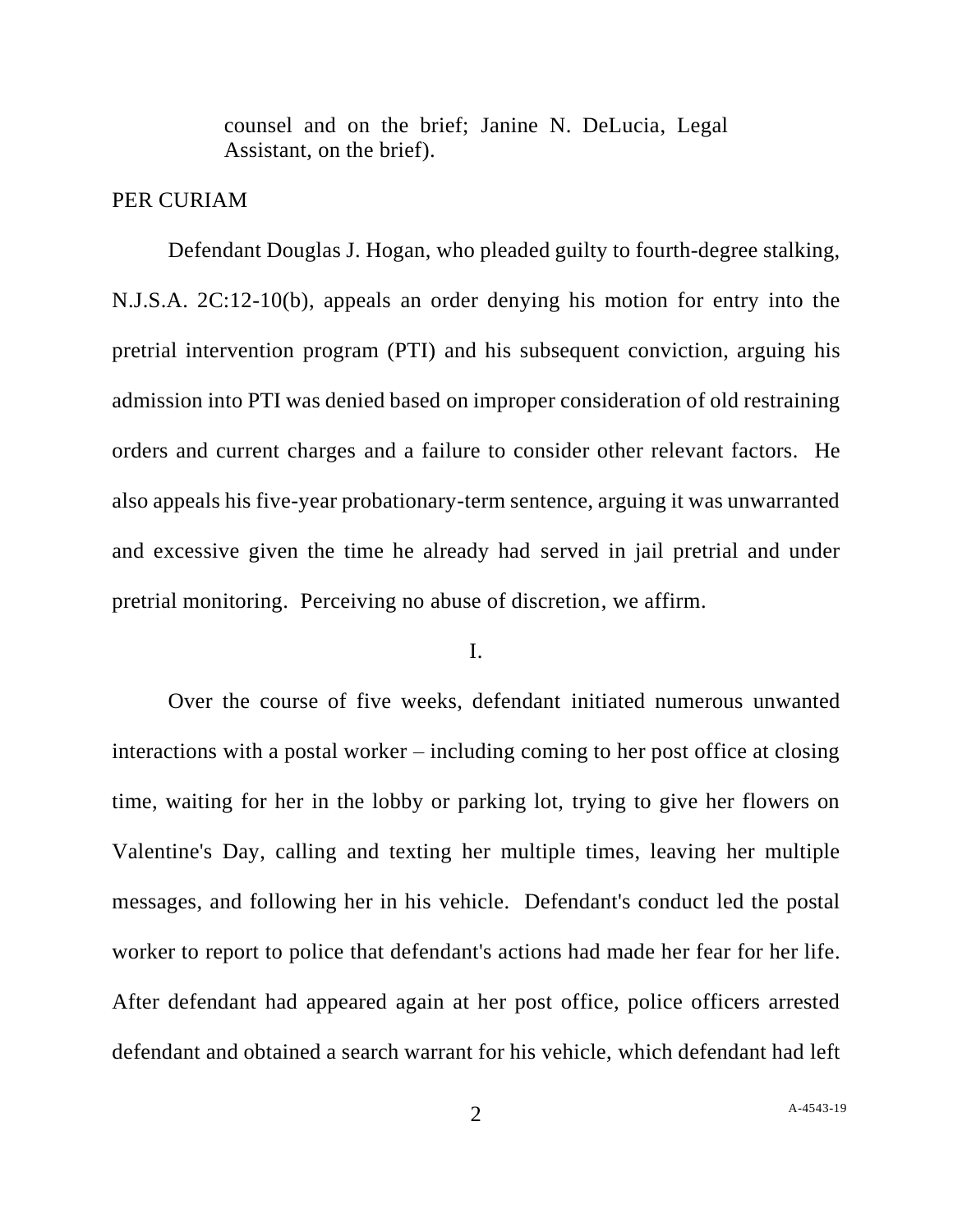in the back of a dark parking lot, next to a wooded area. The officers discovered in defendant's vehicle lights that "resembled [those] of an unmarked police car" and a switchboard that could be used to activate the vehicle's lights and siren, making defendant's car look like an emergency vehicle. Additionally, police officers found "electrical tape, an unopened package of vinyl gloves, a duffel bag, a piece of cardboard with the [postal worker's] address on it, and a fleet key which allows access to several police cars."

A grand jury indicted defendant for fourth-degree stalking, N.J.S.A. 2C:12- 10, and fourth-degree possession of a motor-vehicle master key, N.J.S.A. 2C:5- 6(a). After initially ordering a competency evaluation, a trial judge denied the State's pretrial-detention motion and released defendant subject to certain conditions, including reporting bi-monthly to pretrial-services staff and having no contact with the postal worker. By the time of his release, defendant had spent 170 days in custody.

Defendant applied for admission into PTI. During an interview with a PTI investigator, defendant said he did not know why he had been charged with stalking. Defendant explained he had two post office boxes and asserted he went to the post office only to "conduct postal business." He denied knowing anyone with the initials of the victim referenced in the indictment but conceded he had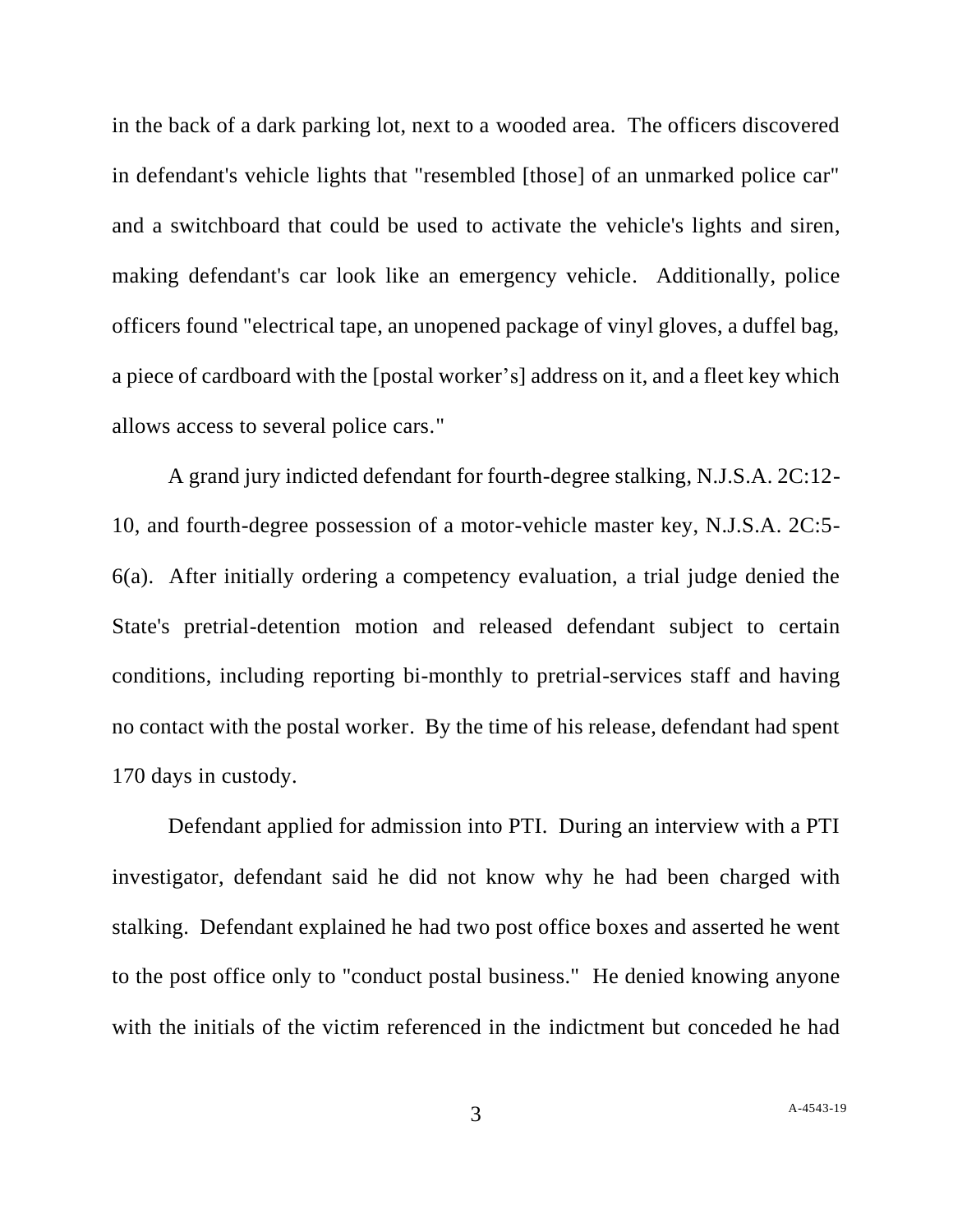had contact with the postal worker. He denied harassing or stalking her. Defendant told the investigator he had purchased his car at an automobile auction and had received the master key at the time of purchase.

The PTI investigator recommended against admitting defendant to PTI because of his lack of remorse and prior history with the legal system, concluding defendant was better suited for probation where he could be "more closely monitored." An assistant prosecutor agreed and issued a PTI Rejection Memorandum in which she outlined the circumstances leading to defendant's arrest and provided information regarding his prior history with the justice system.

> Defendant has four disorderly persons convictions, for criminal mischief (2007) and harassment (2007, 2013, 2013), and two borough ordinance violations, for throwing snow in the street (2011) and maintenance of grounds/property (2013). A final restraining order was entered against him in 1994, which remains active today . . . . Defendant also has had several final restraining orders entered against him (1994, 1997, 2003), which subsequently were vacated or dismissed (victim D.H. [a female relative]). Defendant was convicted of contempt in 1994 and sentenced to one year of probation.

Defendant does not disagree with this recital of his history. He acknowledges he was the subject of several temporary restraining orders (TROs) for which final restraining orders (FROs) were subsequently issued and that all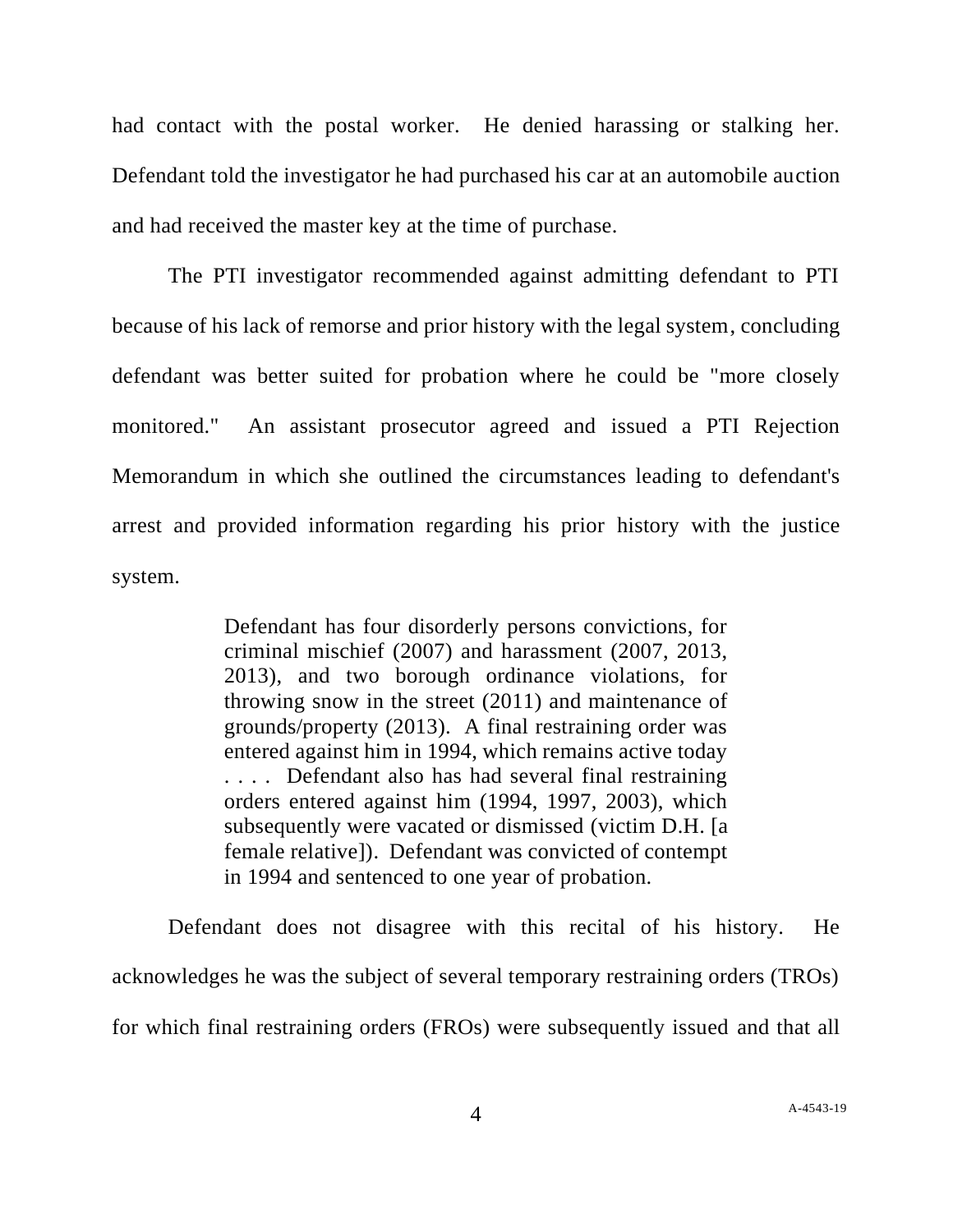but one of those FROs were subsequently dismissed. Defendant asserts on appeal he also was the subject of three TROs that were subsequently dismissed on February 21, 1996, October 29, 1996, and June 24, 1997. Defendant faults the assistant prosecutor for considering them. However, while she expressly referenced defendant's subsequently-dismissed FROs, she did not reference the three subsequently-dismissed TROs.

The assistant prosecutor stated she had "considered and balanced the positive and negative factors presented by defendant's application and [found] the latter preponderate[d]." She stated her "rejection relie[d] heavily" on certain factors listed in N.J.S.A. 2C:43-12(e): (1) "[t]he nature of the offense"; (2) "[t]he facts of the case"; (5) "[t]he existence of personal problems and character traits which may be related to the applicant's crime and for which services are unavailable within the criminal justice system, or which may be provided more effectively through supervisory treatment . . . . "; and (9) "[t]he applicant's record of criminal and penal violations and the extent to which he may present a substantial danger to others."

She explained:

Defendant engaged in repetitive conduct, which could reasonably be viewed as threatening and which caused the victim to be "fearful for her life." The items found in defendant's car, along with the victim's address, are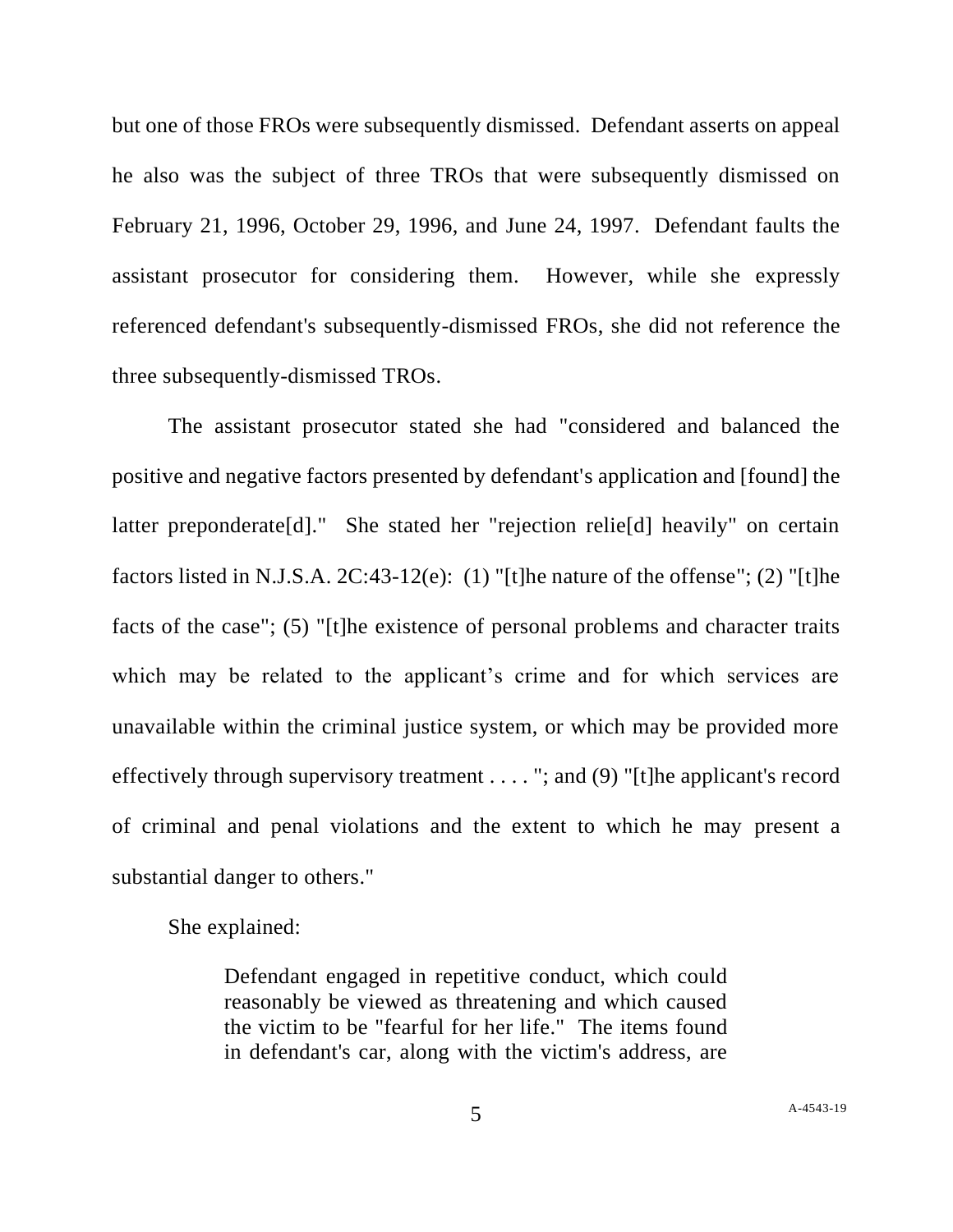extremely concerning. Defendant's PTI application identifies no mental health or other issue that could be thought to mitigate his offense; his refusal to admit any wrongdoing or empathy for the victim demonstrates a lack of insight inimical to successful rehabilitation. These facts, along with defendant's record of harassment convictions and temporary and final restraining orders, lead me to conclude that defendant "may present a substantial danger" to the victim and others.

She concluded she "wholly agreed" with the PTI investigator that defendant was a better candidate for probation and rejected his application.

Defendant moved to appeal the denial of his PTI application. During oral argument, neither party referenced the dismissed TROs. Defense counsel argued the court should not consider defendant's history of restraining orders and municipal-court harassment convictions because all but one of them involved neighbors or a relative. After hearing oral argument, a judge denied defendant's motion in a decision she placed on the record and in an order she issued later that day. The motion judge reviewed the record, including defendant's court history. She did not reference the subsequently-dismissed TROs in her description of his history. The motion judge found "all relevant factors and no inappropriate factors were considered in denying defendant's application." Accordingly, the motion judge held the denial of defendant's application was not a patent and gross abuse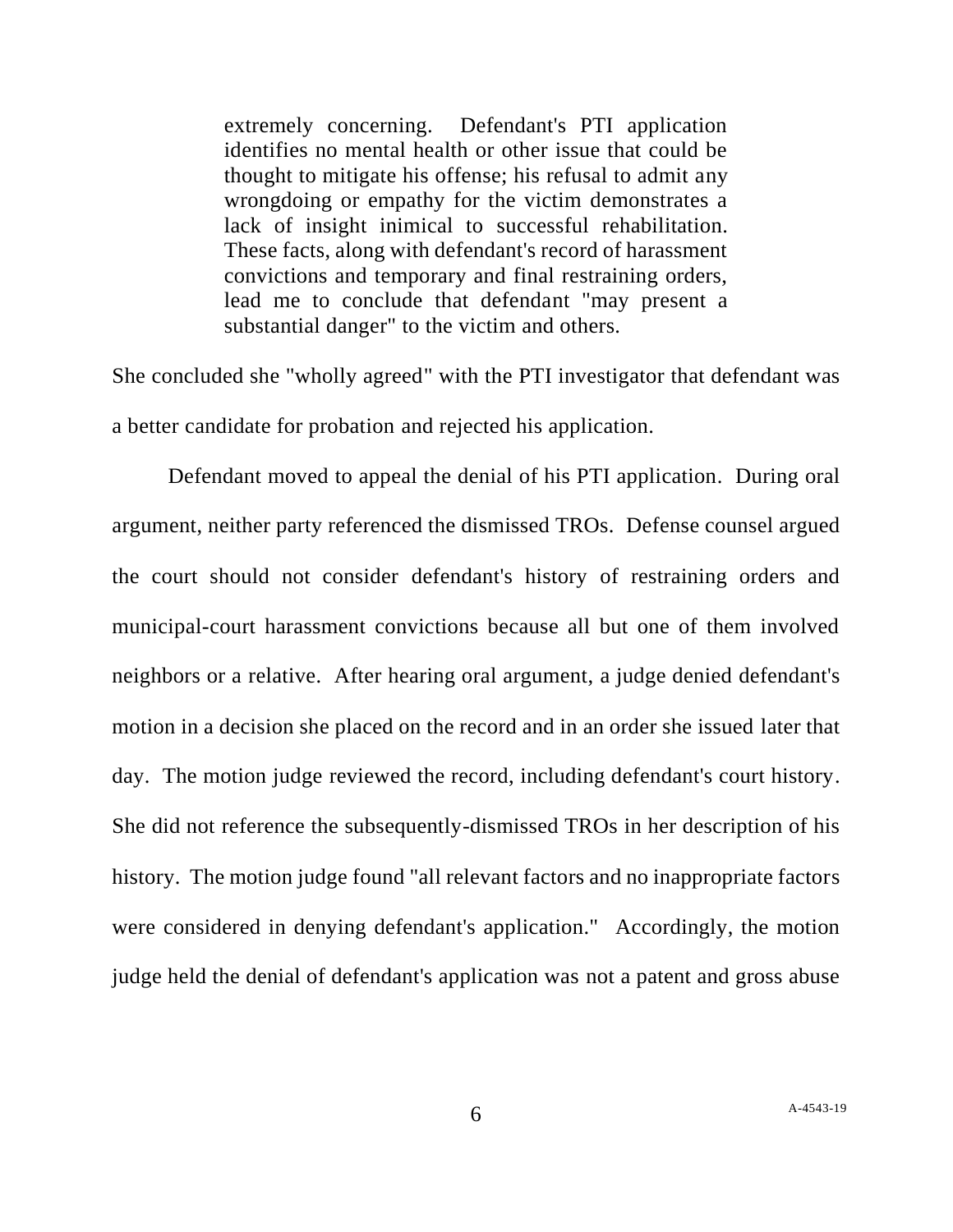of the prosecutor's discretion requiring reversal. Additionally, the motion judge

found the denial was not arbitrary, capricious or unreasonable.

The motion judge concluded:

Given the circumstances of this case[,] defendant's extensive history of criminal harassment, and multiple TRO's, and a current FRO, the State . . . was justified in being concerned. Defendant's persistence [in] communicat[ing] with the victim, even after being told to stop, shows defendant has little regard for the comfort safety or wishes of others.

What is even more concern[ing] to this court is that in a short amount of time defendant's actions became more intrusive, more dangerous. In addition to calling the victim multiple times, showing up at her place of employment, waiting for her in the parking lot and following her onto the highway, these actions became more dangerous, and reasonably cause[d] the victim fear. The presence of the victim's address in defendant's car infers an even greater intrusion into . . her personal space and property. Even if the victim had willingly communicated with the defendant in the past, that prior communication does not justify or permit his persistent and escalating intrusive behavior. Overall, this defendant requires a higher level of supervision th[a]n PTI can provide.

The seriousness of the offense and necessity for a high level of supervision for this defendant renders judicial prosecution appropriate. . . . The prosecutor relied on relevant facts in rejecting the PTI application along with pertinent statutory criteria.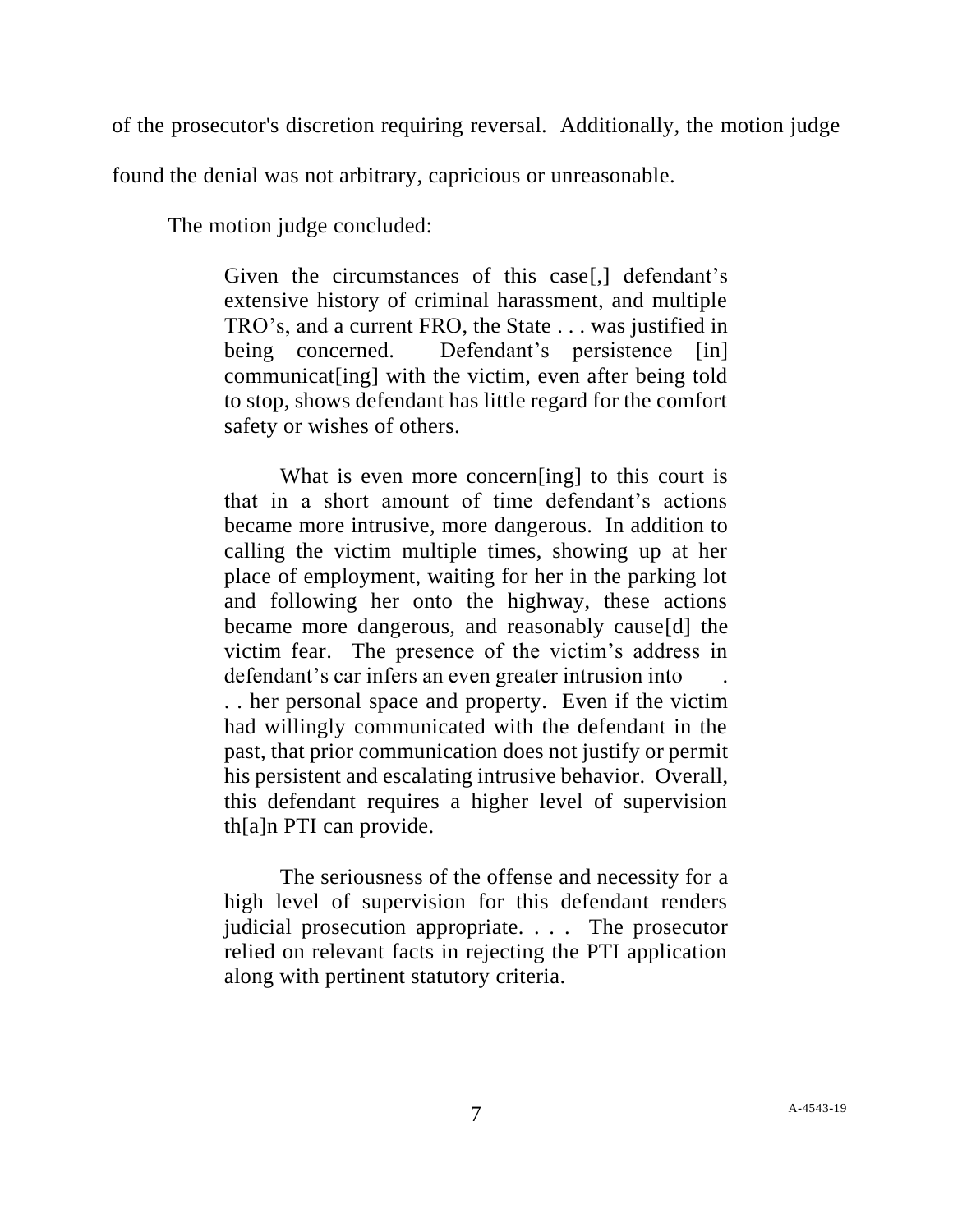Following the denial of defendant's PTI appeal and pursuant to a negotiated plea agreement, defendant pleaded guilty to fourth-degree stalking, N.J.S.A. 2C:12-10(b), and the State dismissed the master-key charge. At the plea hearing, defendant confirmed his understanding of the plea agreement, including that the State would ask for a five-year probationary sentence and his attorney could ask for a shorter term, but ultimately the sentencing judge would determine what sentence to impose. He also confirmed he understood that without the plea agreement he could be sentenced to eighteen months in prison for the stalking charge if convicted.

At the sentencing hearing, defense counsel argued defendant should be sentenced to a shorter probationary term, given his "good behavior." After placing a detailed and comprehensive opinion on the record in which she considered the facts of the case and aggravating and mitigating factors, the sentencing judge imposed a five-year term of probation, conditioned on his obtaining a mental-health evaluation and following all treatment recommendations. Defendant also was required to abide by the conditions set forth in a permanent restraining order, requiring he have no contact with the victim.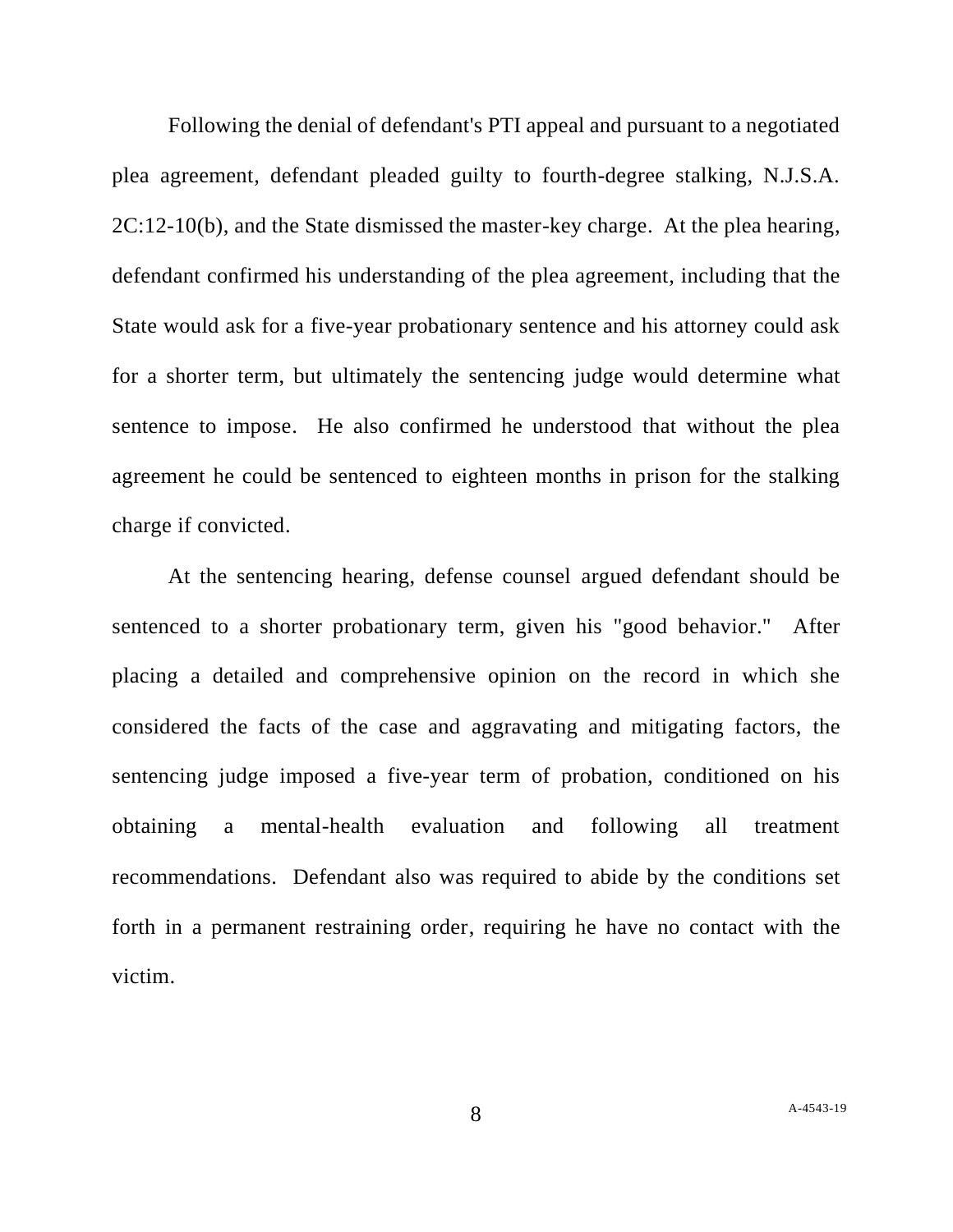On appeal, defendant argues:

# POINT I

THE PROSECUTOR'S REJECTION OF DEFENDANT'S ADMISSION INTO [PTI] WAS BASED ON A FAILURE TO CONSIDER RELEVANT FACTORS, AND LARGELY ON THE IMPROPER CONSIDERATION OF OLD, DISMISSED, TEMPORARY AND FINAL RESTRAINING ORDERS AND A SINGLE FINAL RESTRAINING ORDER FROM 1994, AND THEREFORE, WARRANTS REVERSAL.

# POINT II

THE IMPOSITION OF A FIVE-YEAR PROBATIONARY TERM ON A FOURTH-DEGREE OFFENSE WAS UNWARRANTED, AND EXCEEDED THE MAXIMUM PROBATIONARY TERM AFTER DEFENDANT SPENT 170 DAYS IN JAIL AND 328 DAYS UNDER PRETRIAL MONITORING.

Unpersuaded by these arguments, we affirm.

## A.

PTI "is a 'diversionary program through which certain offenders are able to

avoid criminal prosecution by receiving early rehabilitative services expected to

deter future criminal behavior." State v. Johnson, 238 N.J. 119, 127 (2019)

(quoting State v. Roseman, 221 N.J. 611, 621 (2015)). Deciding whether to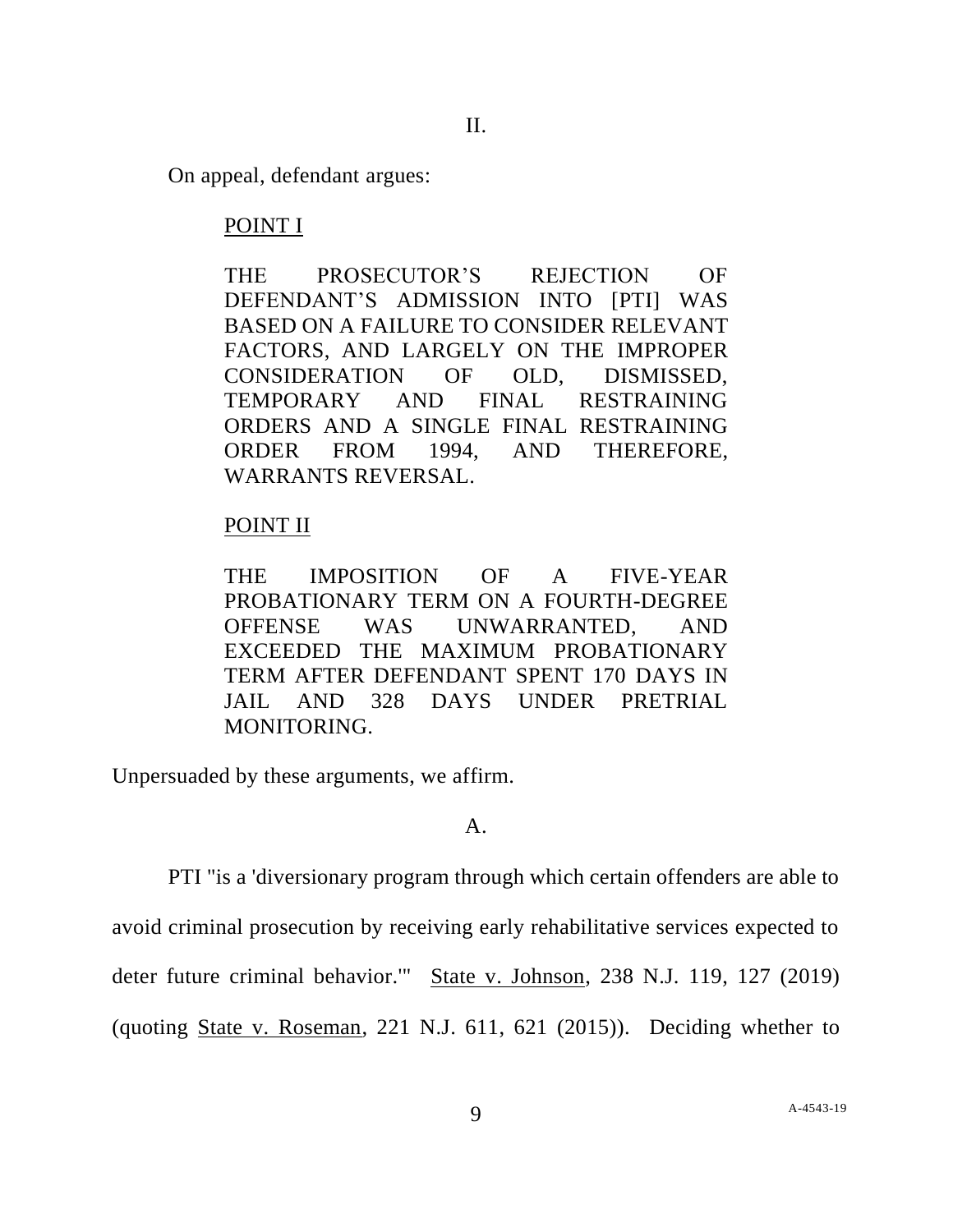permit diversion to PTI is "a quintessentially prosecutorial function," State v. Wallace, 146 N.J. 576, 582 (1996), because "PTI is essentially an extension of the charging decision," Roseman, 221 N.J. at 624. "Prosecutorial discretion in this context is critical for two reasons. First, because it is the fundamental responsibility of the prosecutor to decide whom to prosecute, and second, because it is a primary purpose of PTI to augment, not diminish, a prosecutor's options." State v. Kraft, 265 N.J. Super. 106, 111 (App. Div. 1993); see also State v. Nwobu, 139 N.J. 236, 246 (1995). Accordingly, courts give prosecutors "broad discretion" in making the PTI-diversion determination. State v. K.S., 220 N.J. 190, 199 (2015).

In determining whether a defendant should be diverted into PTI, a prosecutor must make an "individualized assessment of the defendant," Roseman, 221 N.J. at 621-22, considering the defendant's "amenability to correction" and potential "responsiveness to rehabilitation," N.J.S.A. 2C:43-12(b); see also State v. Watkins, 193 N.J. 507, 520 (2008). In making that assessment, prosecutors are required to consider the seventeen non-exclusive factors listed in N.J.S.A. 2C:43- 12(e). State v. Lee, 437 N.J. Super. 555, 562 (App. Div. 2014). The weight given to the various factors is left to the prosecutor's discretion. Wallace, 146 N.J. at 585-86. A court presumes a prosecutor considered "all relevant factors" when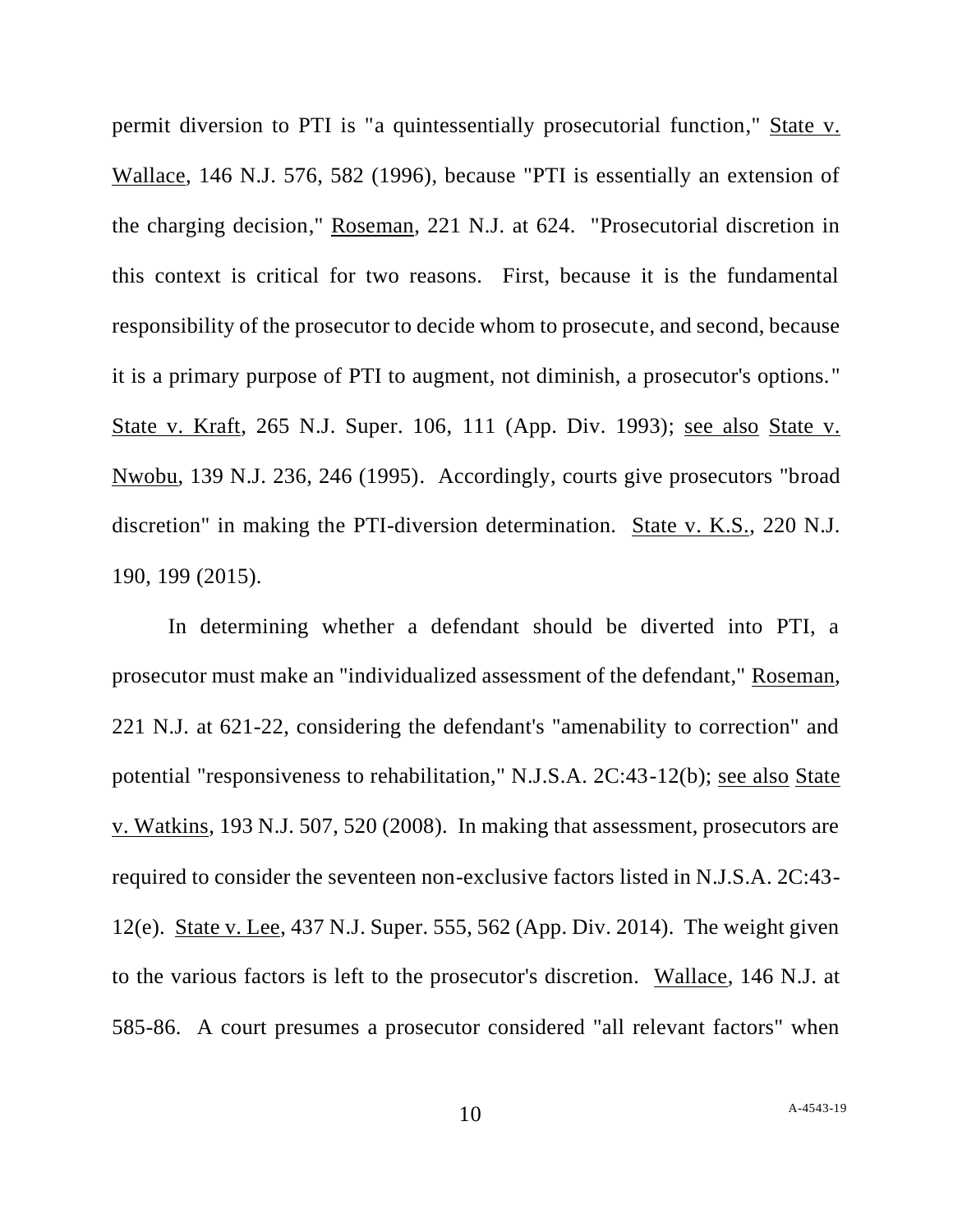making a PTI determination unless the defendant demonstrates otherwise. Id. at 584.

The prosecutor's discretion, however, "is not unbridled." Id. at 582. A court may overturn a prosecutor's denial of a PTI application if a defendant establishes clearly and convincingly the denial was "a patent and gross abuse" of prosecutorial discretion. Watkins, 193 N.J. at 520; see also State v. Maguire, 168 N.J. Super. 109, 115 n.1 (App. Div. 1979) (finding abuse of discretion occurs when a decision "has gone so wide of the mark sought to be accomplished by PTI that fundamental fairness and justice require court intervention"). A defendant meets that standard by proving the PTI denial "(a) was not premised upon a consideration of all relevant factors, (b) was based upon a consideration of irrelevant or inappropriate factors, or (c) amounted to a clear error in judgment." State v. Bender, 80 N.J. 84, 93 (1979); see also Johnson, 238 N.J. at 129.

Given the amount of prosecutorial discretion involved, the scope of our review of a PTI rejection "is severely limited" and "serves to check only the 'most egregious examples of injustice and unfairness.'" State v. Negran, 178 N.J. 73, 82 (2003) (quoting State v. Leonardis, 73 N.J. 360, 384 (1977)); see also State v. Chen, 465 N.J. Super. 274, 284 (App. Div. 2020). But when "the prosecutor has made a legal error, there is a relatively low threshold for judicial intervention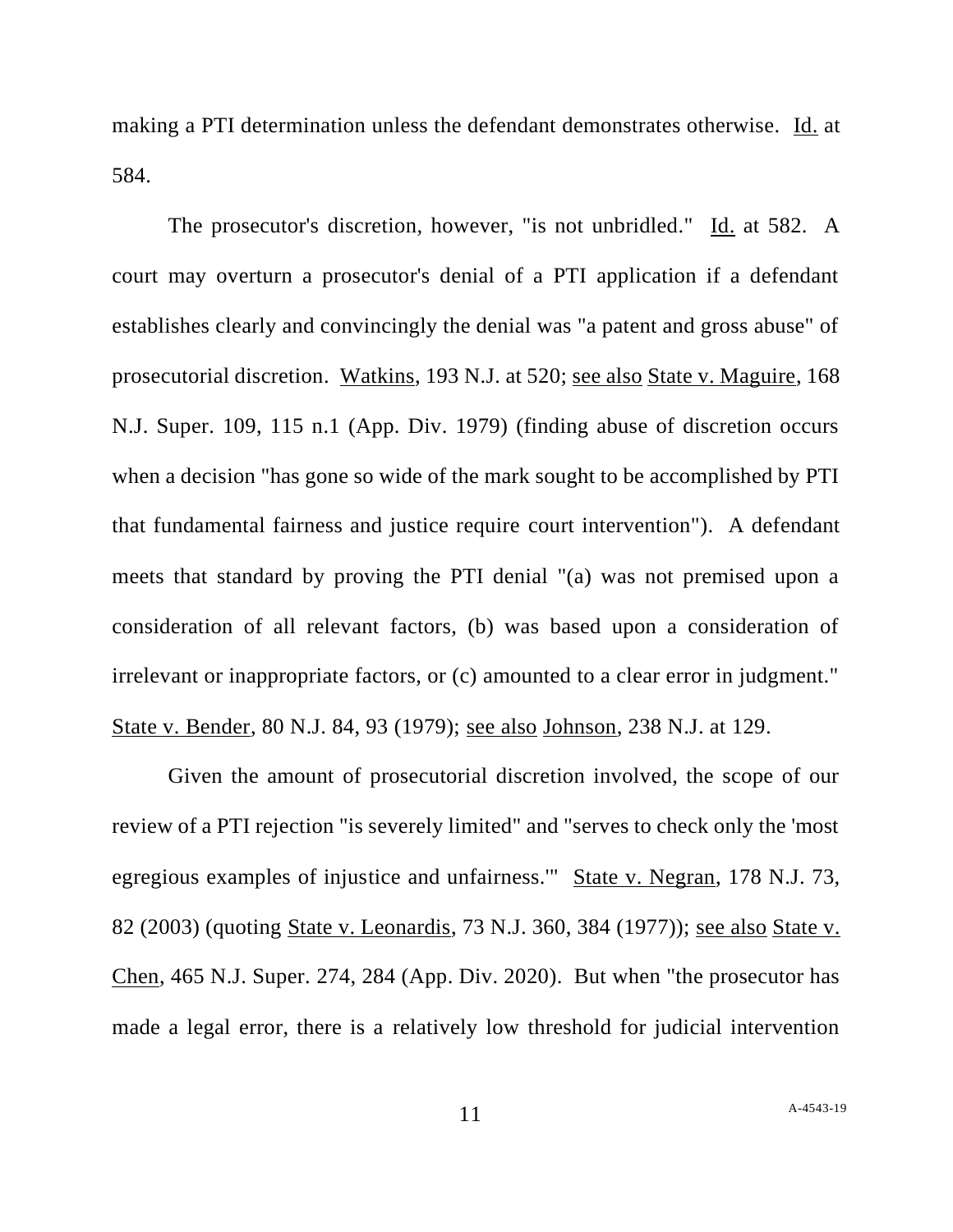because '[t]hese instances raise issues akin to questions of law, concerning which courts should exercise independent judgment in fulfilling their responsibility to maintain the integrity and proper functioning of PTI as a whole.'" Watkins, 193 N.J. at 520-21 (quoting State v. Dalglish, 86 N.J. 503, 510 (1981)); see also State v. Maddocks, 80 N.J. 98, 104 (1979) (finding "[i]ssues concerning the propriety of the prosecutor's consideration of a particular [PTI] factor are akin to 'questions of law'").

Defendant contends the rejection of his PTI application was "based on an improper inference of guilt as to the sixteen to twenty-five-year-old TROs and FROs that, with the exception of one, were dismissed, a failure to consider factors relevant to his amenability to rehabilitation, and an overemphasis of the circumstances surrounding the charged offenses." We disagree.

In his argument about the TROs and FROs, defendant relies extensively on K.S., 220 N.J. 190. In <u>K.S.</u>, the prosecutor denied the defendant's PTI application because his "arrest" history, which consisted only of dismissed charges and one juvenile arrest, demonstrated the defendant had "a violent history" and that the latest alleged assault was "part of a continuing pattern of anti-social behavior," N.J.S.A. 2C:43-12(e)(8). K.S., 220 N.J. at 196, 200-01. The Court held "[f]or the prior dismissed charges to be considered properly by a prosecutor in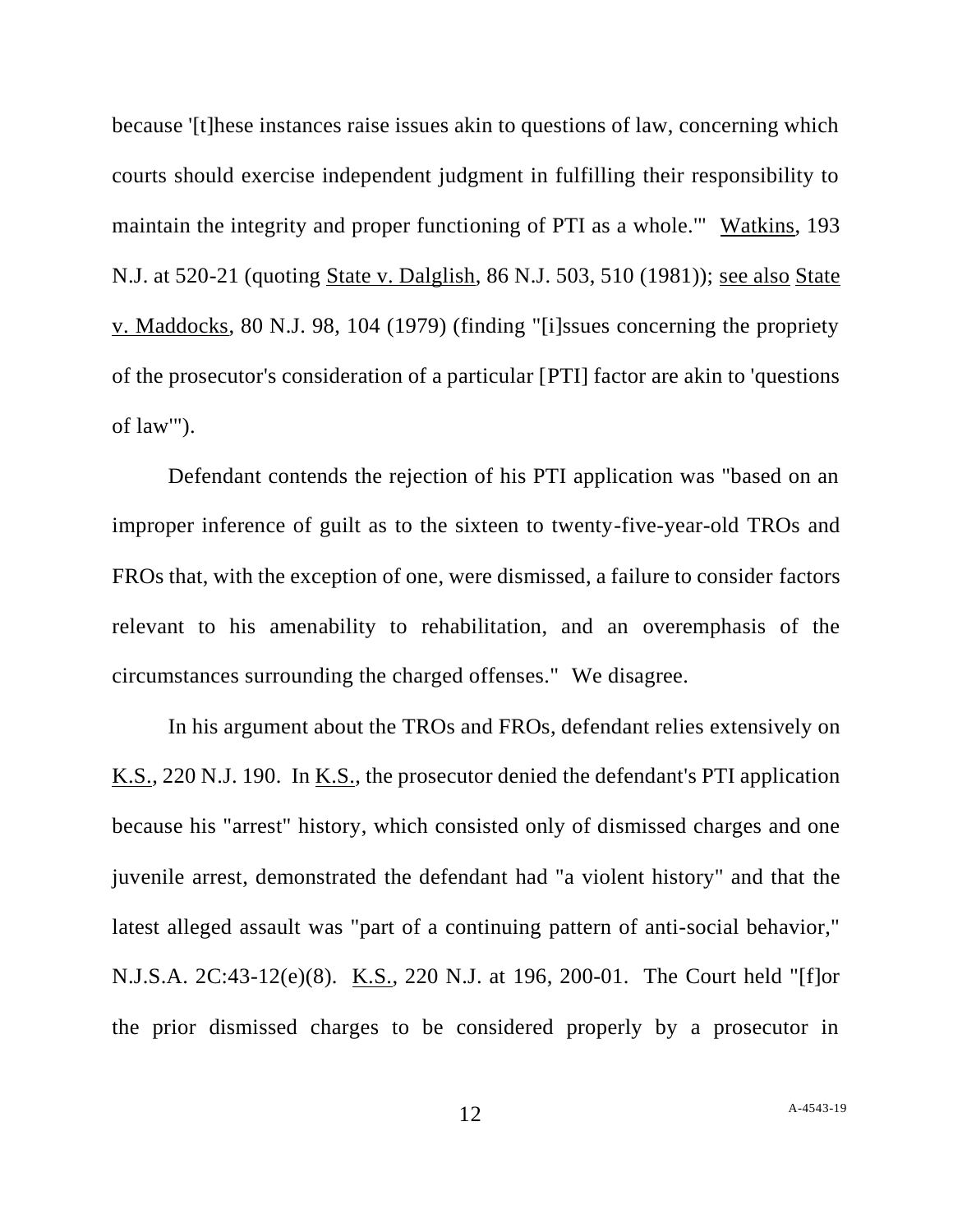connection with [a PTI] application, the reason for consideration must be supported by undisputed facts of record or facts found at a hearing" and "when no such undisputed facts exist or findings are made, prior dismissed charges may not be considered for any purpose." Id. at 199.

FROs and TROs are not mere charges or arrests; they are orders entered by a judge based on findings of fact and applicable law. Entry of a temporary restraining order under the Prevention of Domestic Violence Act, N.J.S.A. 2C:25- 17 to -35, requires a court to find the TRO "necessary to protect the life, health or well-being of a victim," N.J.S.A. 2C:25-28(f), and entry of an FRO requires a finding of "a predicate act of domestic violence" and that the order is necessary for the victim's protection. C.C. v. J.A.H., 463 N.J. Super. 419, 429 (App. Div. 2020). To dismiss an FRO, the moving party must show good cause based on factors demonstrating a change in the parties' circumstances from when the FRO was issued. See G.M. v. C.V., 453 N.J. Super. 1, 12-13 (App. Div. 2018) (explaining a "party asking to modify or dissolve the FRO . . . must show 'substantial changes in the circumstances' from what existed at the final hearing for the court to 'entertain the application for dismissal'" (quoting Kanaszka v. Kunen, 313 N.J. Super. 600, 608 (App. Div. 1998))); Carfagno v. Carfagno, 288 N.J. Super. 424, 435 (Ch. Div. 1995) (identifying factors to be considered such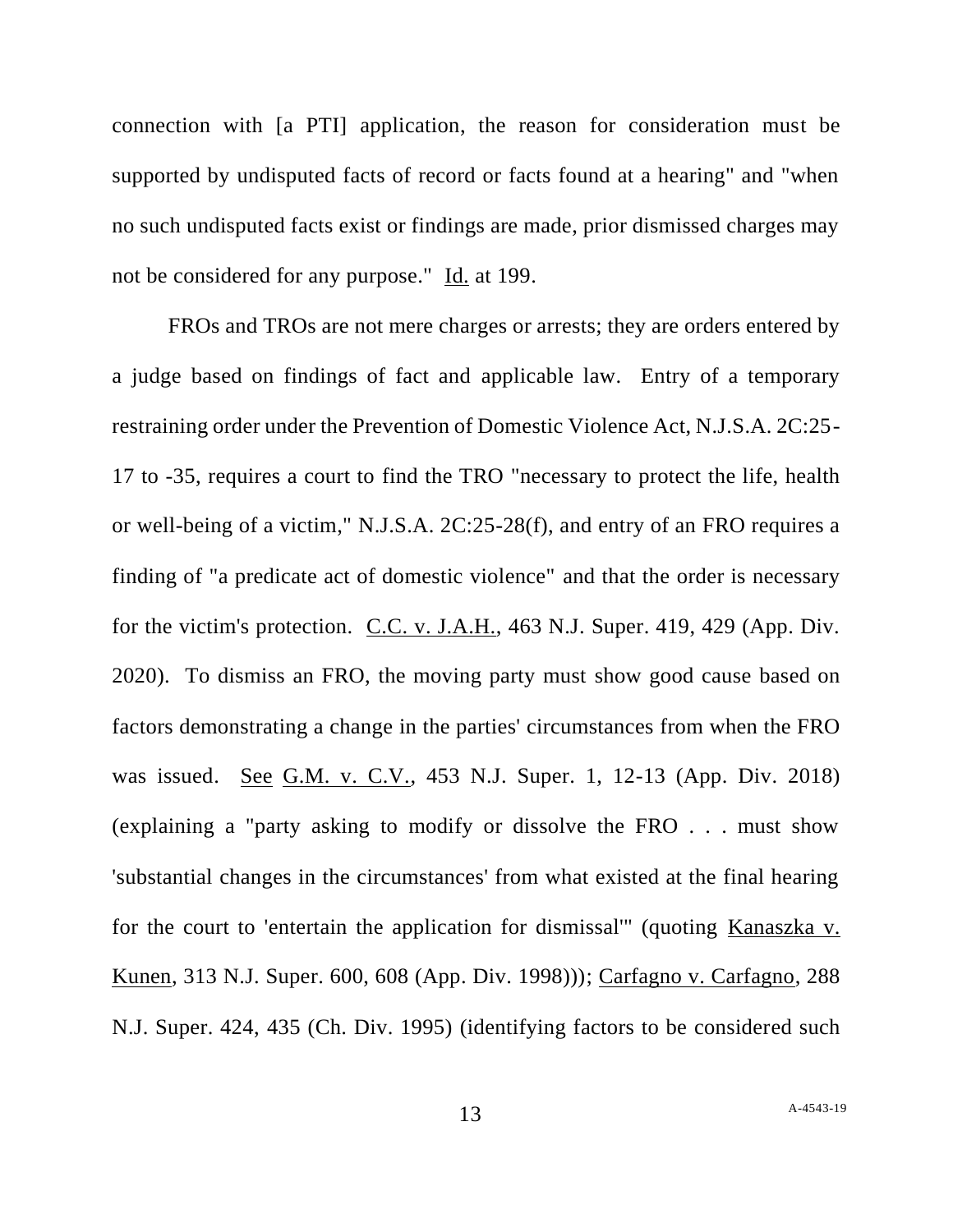as whether the victim still fears the defendant, the nature of the current relationship between the parties, whether the defendant since the FRO has engaged in counseling or other violent acts, and whether defendant currently is using drugs or alcohol).

Focusing on the parties' current circumstances, a subsequent dismissal of an FRO does not invalidate the findings that supported the court's entry of the order. Given that, unlike the mere arrests at issue in K.S., the FROs and TROs required findings of fact, we perceive no error in the prosecutor's or motion judge's consideration of them here. We do not address defendant's argument about the dismissed TROs because the assistant prosecutor in her rejection memorandum and the motion judge in her decision did not reference the dismissed TROs or appear to consider or rely on them and defendant did not raise the issue with the motion judge. See State v. Alexander, 233 N.J. 132, 148 (2018) (declining to address arguments not raised in the trial court and noting issues not raised in the trial court are ordinarily not considered on appeal).

We also see no abuse of discretion in considering the restraining orders due to age or subject matter. Defendant concedes the restraining orders were based on harassment. Given that subject matter and the circumstances of the stalking offense, it was not an abuse of discretion to consider them. That the restraining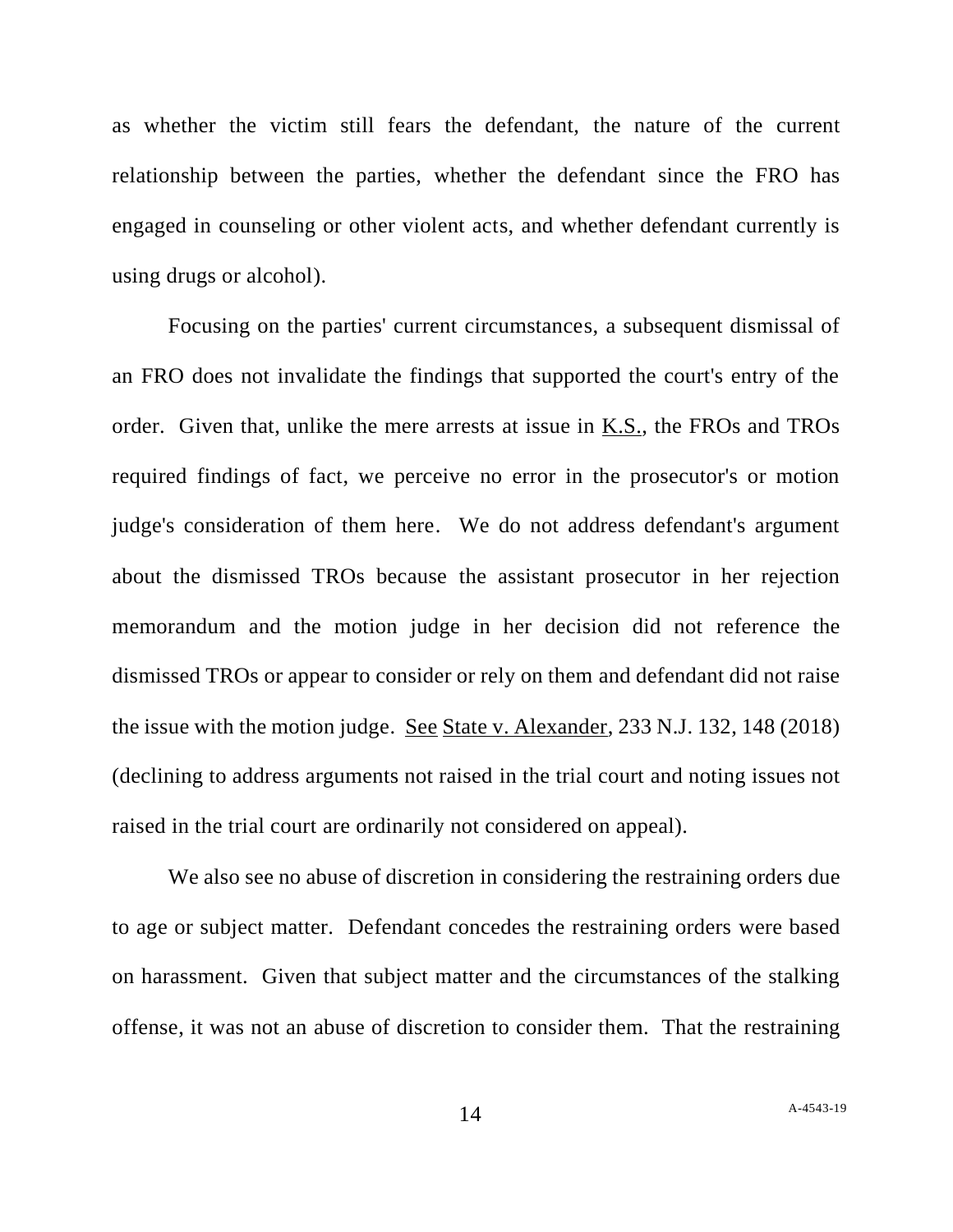orders involved neighbors and a relative – victims personally known by defendant – does not render them irrelevant to the stalking offense. Considering they were issued when defendant was an adult in his twenties and thirties and that one FRO remains in effect, we also see no abuse of discretion based on the age of the restraining orders.

Defendant faults the prosecutor for failing to consider other factors enumerated in N.J.S.A. 2C:43-12(e), such as defendant's non-involvement with organized crime, N.J.S.A. 2C:43-12(e)(13), and his lack of a co-defendant, N.J.S.A. 2C:43-12(e)(15)-(16). In Wallace, our Supreme Court instructed courts reviewing a PTI determination to "presume that a prosecutor considered all relevant factors, absent a demonstration by the defendant to the contrary." 146 N.J. at 584; see also State v. Waters, 439 N.J. Super. 215, 233 (App. Div. 2015). Defendant has not demonstrated anything to the contrary. The assistant prosecutor's written objection makes clear she considered other relevant factors. She stated that in rejecting defendant's application, she relied "heavily" but not exclusively on subparagraphs  $(1)$ ,  $(2)$ ,  $(5)$ , and  $(9)$  of N.J.S.A. 2C:43-12 $(e)$ . Moreover, she expressly referenced considerations addressed in other subparagraphs of N.J.S.A. 2C:43-12(e), such as defendant not identifying any mental health or other issue; his refusal to admit wrongdoing and lack of empathy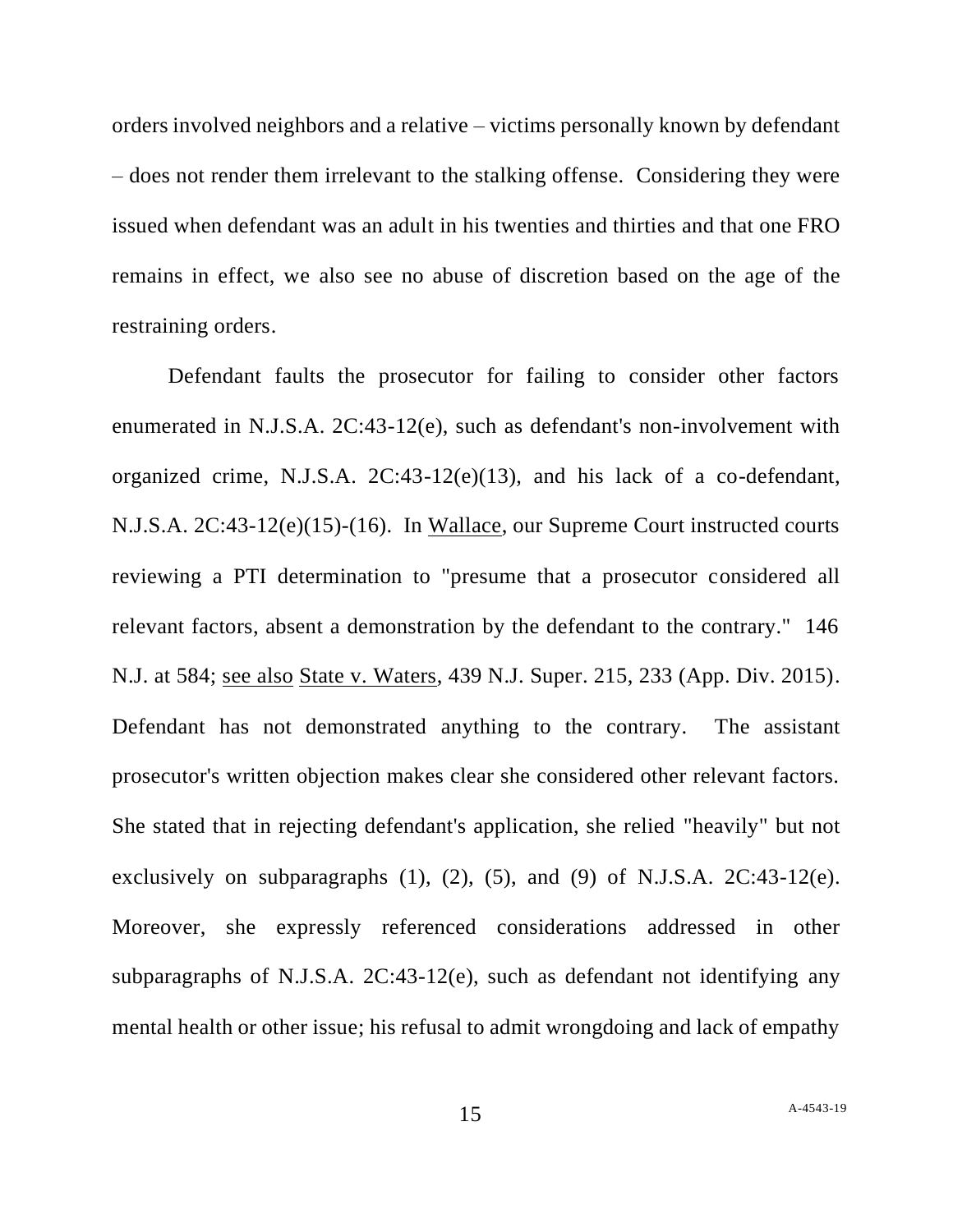for the victim, demonstrating a lack of insight that would impair any rehabilitation effort; and the more appropriate monitoring provided in a probationary term, see N.J.S.A. 2C:43-12(e) (6), (11), (14), and (17).

That the assistant prosecutor gave more weight to the nature of the offense and facts of the case than to his non-involvement with organized crime and lack of co-defendants was within her discretion. And in relying on the nature of the offense and facts of the case, the assistant prosecutor did nothing wrong. She did not make a blanket declaration that because defendant was accused of stalking, he could not participate in PTI. Instead, she considered expressly the particular facts of this case and information about defendant, thereby fulfilling her obligation to make an "individualized assessment[]." Johnson, 238 N.J. at 127.

### B.

We review a trial court's sentencing decision under an abuse-of-discretion standard. State v. R.Y., 242 N.J. 48, 73 (2020). We do "not substitute [our] judgment for that of the sentencing court." State v. Fuentes, 217 N.J. 57, 70 (2014). We apply the deferential standard so long as the sentencing court "follow[ed] the Code and the basic precepts that channel sentencing discretion." State v. Case, 220 N.J. 49, 65 (2014); see also State v. Trinidad, 241 N.J. 425, 453 (2020). Thus, we affirm a sentence "unless (1) the sentencing guidelines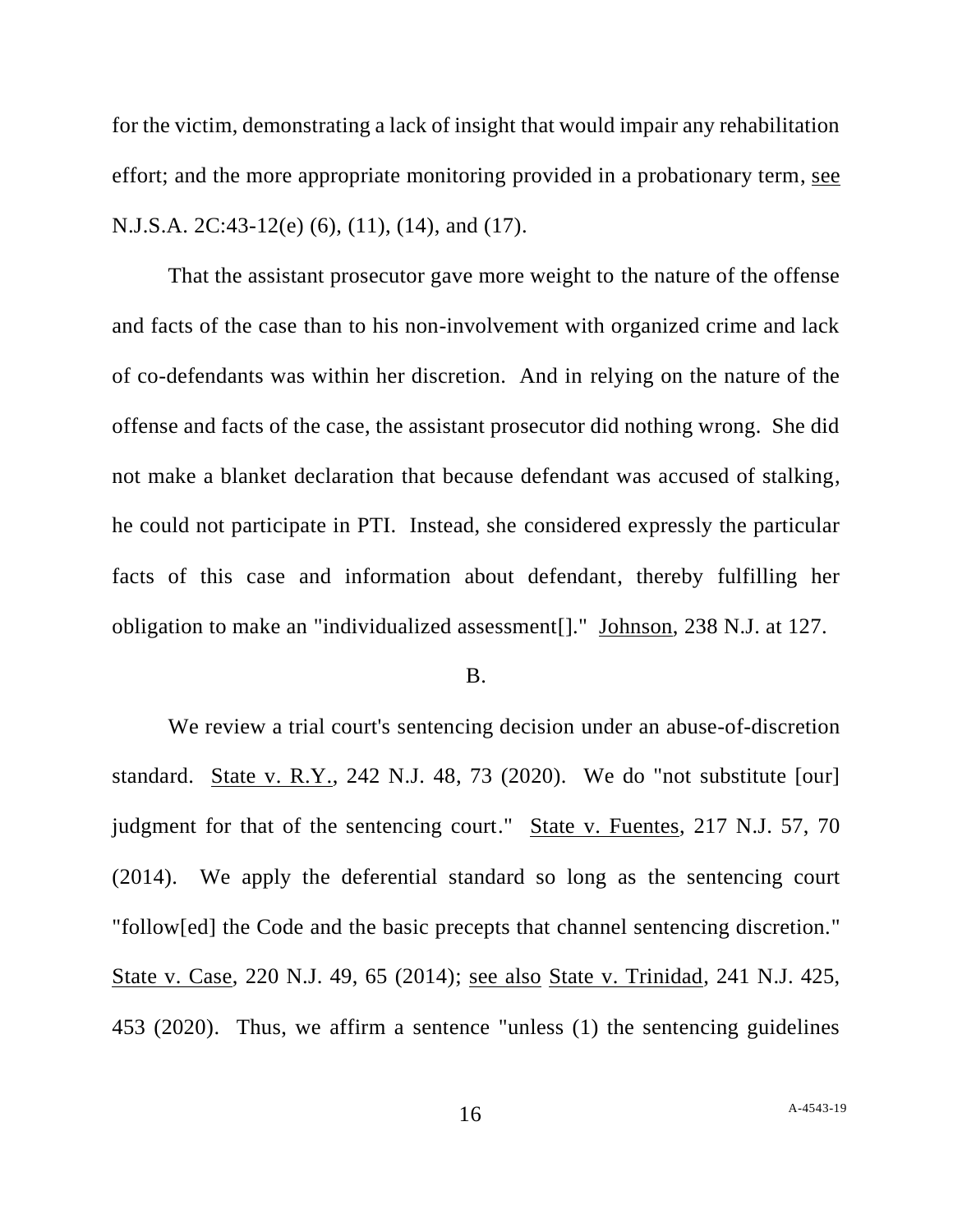were violated; (2) the aggravating and mitigating factors found were not 'based upon competent credible evidence in the record;' or (3) 'the application of the guidelines to the facts of [the] case makes the sentence clearly unreasonable so as to shock the judicial conscience.'" State v. Rivera, 249 N.J. 285, 297-98 (2021) (quoting State v. Roth, 95 N.J. 334, 364-65 (1984)). The same standard applies to sentences "result[ing] from guilty pleas, including those guilty pleas that are entered as part of a plea agreement." State v. Sainz, 107 N.J. 283, 292 (1987); see also Rivera, 249 N.J. at 297-98 (applying abuse-of-discretion standard to review sentence imposed based on guilty plea entered pursuant to a plea agreement).

Defendant argues the sentencing judge, by failing to consider the time defendant had spent in jail while detained pretrial and under pretrial monitoring, imposed an unlawfully excessive sentence when she sentenced him to a five-year probationary term – the maximum probationary term authorized by N.J.S.A.  $2C:45-2(a)$ . Defendant's argument is not supported by the law of this state. Moreover, the sentencing judge gave detailed reasons for accepting the parties' negotiated disposition, and we find no basis to disturb the sentence she imposed pursuant to their agreement. Accordingly, we affirm the sentence.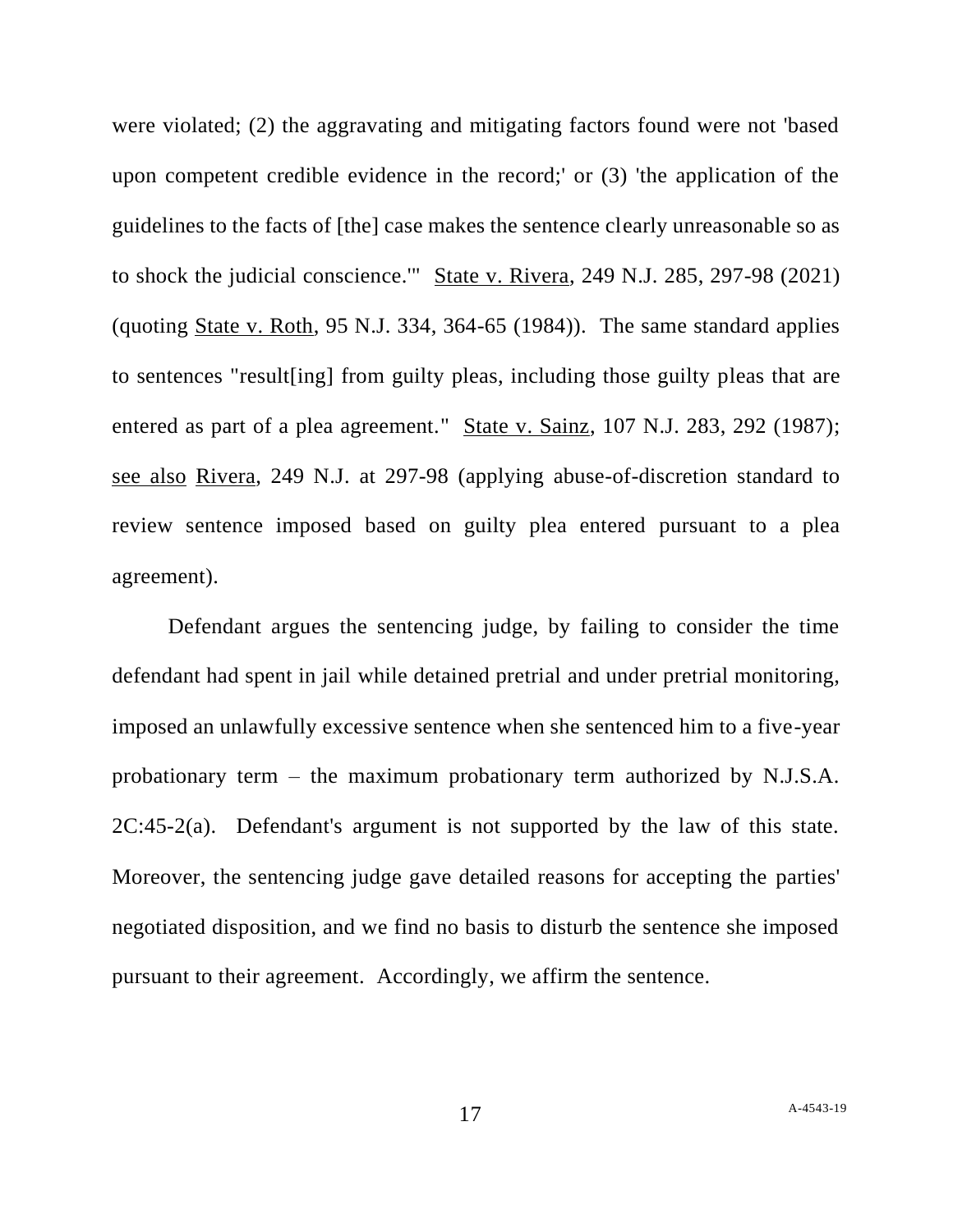A sentence is illegal if it "exceeds the maximum penalty provided in the Code for a particular offense" or was "not imposed in accordance with law." State v. Murray, 162 N.J. 240, 247 (2000); see also State v. Drake, 444 N.J. Super. 265, 271 (App. Div. 2016). Under N.J.S.A. 2C:45-2(a), a five-year term is the maximum probationary sentence a court can impose. Thus, based on the face of the statute, defendant's sentence did not exceed the maximum penalty and was not illegal.

Defendant asks us to look beyond that clear, statutory language and credit to his probationary term the time he served in custody while detained pretrial and the time he was subject to pretrial monitoring. The Legislature did not include pretrial jail time or pretrial monitoring time in the probationary period when it enacted N.J.S.A. 2C:45-2, N.J.S.A. 2C:43-2 (the statute authorizing a court to impose a probationary sentence), N.J.S.A. 2C:45-1 (the statute enabling a court to impose conditions on a probationary sentence), or any other applicable statute. We cannot graft that language onto a statute. See State v. Munafo, 222 N.J. 480, 488 (2015) ("[A] court may not rewrite a statute or add language that the Legislature omitted."). Defendant's reliance on N.J.S.A. 2C:44-5(f)(3) and (4) and N.J.S.A.  $2C:45-1(e)$  is misplaced. N.J.S.A.  $2C:44-5(f)(3)$  and (4) apply "[w]hen a defendant is sentenced for more than one offense or a defendant already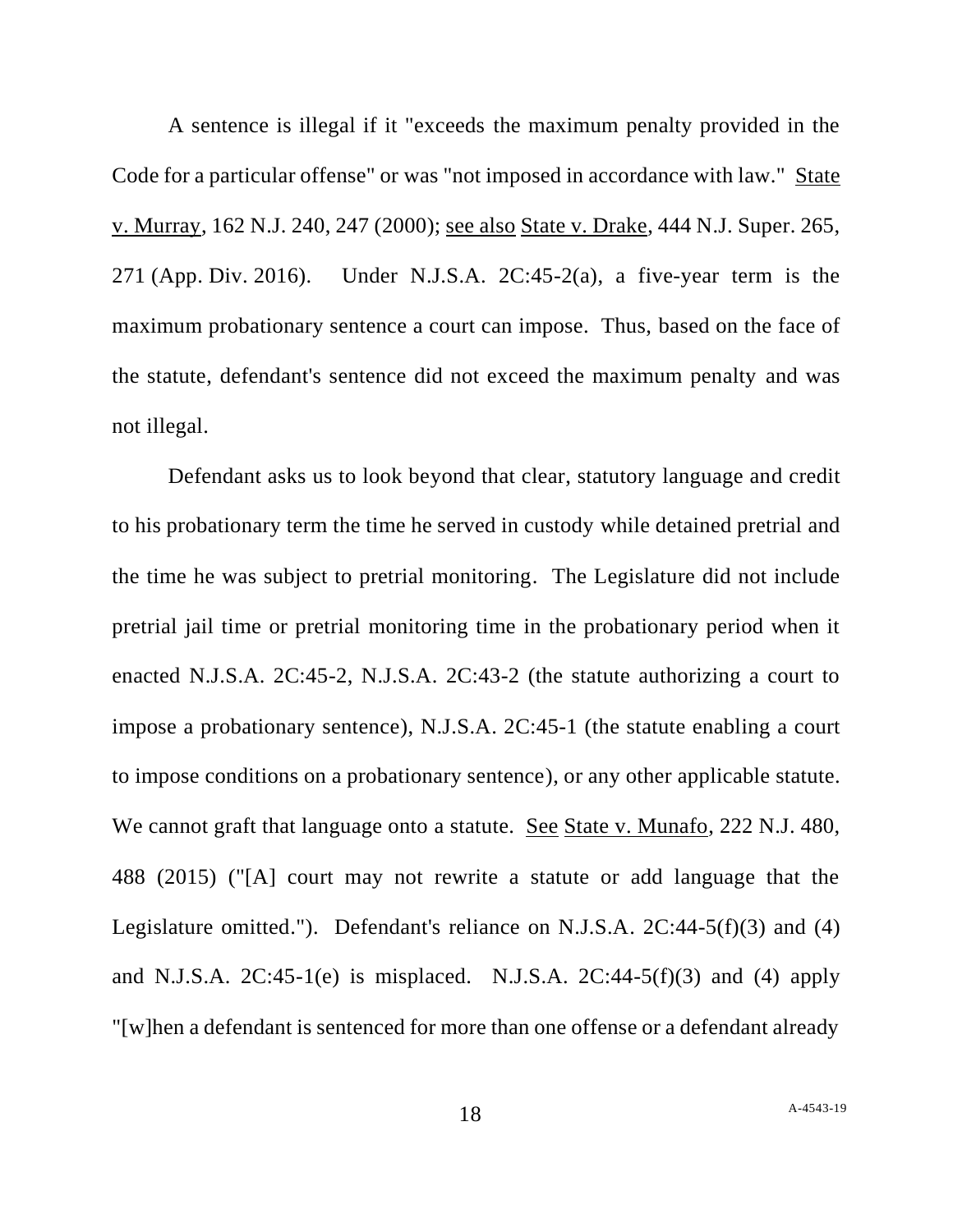under sentence is sentenced for another offense committed prior to the former sentence." N.J.S.A. 2C:44-5(f). N.J.S.A. 2C:45-1(e) applies when a court requires a person who has been convicted of a crime and sentenced to probation to serve a term of imprisonment as an additional condition of its order. None of those circumstances is present here.

In addition to the fact that no statute provides the relief defendant seeks, no court rule provides for it. Rule 3:21-8 provides a defendant shall receive "credit on the term of a custodial sentence of any time served in custody in jail or in a state hospital between arrest and the imposition of sentence." The Rule does not give credit on a probationary sentence for time served in custody or time in pretrial supervision. See State v. DiAngelo, 434 N.J. Super. 443, 458 (App. Div. 2014) ("'[I]mposition of sentence' set forth in . . . Rule [3:21-8] means a 'custodial sentence,' which by definition would exclude a non-custodial probationary one." (quoting State v. Hernandez, 208 N.J. 24, 36 (2011))).

With no New Jersey court rule, statute, or case supporting his argument, defendant invokes the fundamental fairness doctrine. The fundamental fairness doctrine is derived from due-process guarantees embedded in Article I, Paragraph 1 of the New Jersey Constitution. State v. Melvin, 248 N.J. 321, 347 (2021). "The 'one common denominator' in [the Court's] fundamental fairness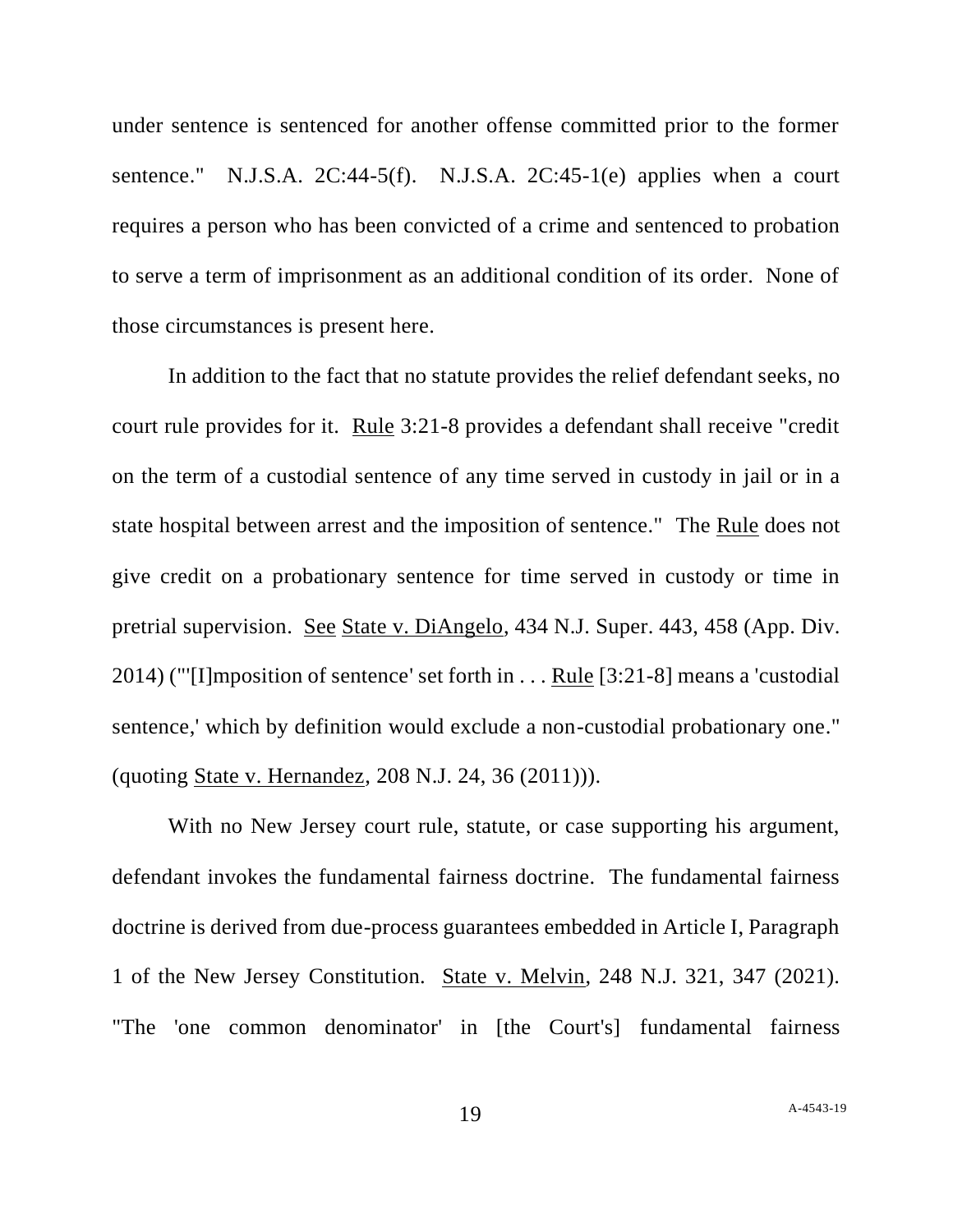jurisprudence is 'that someone was being subjected to potentially unfair treatment and there was no explicit statutory or constitutional protection to be invoked.'" State v. Njango, 247 N.J. 533, 548-49 (2021) (quoting Doe v. Poritz, 142 N.J. 1, 109 (1995)). The doctrine "promotes the values of 'fairness and fulfillment of reasonable expectations in the light of the constitutional and common law goals.'" State v. Vega-Larregui, 246 N.J. 94, 132 (2021) (quoting State v. Saavedra, 222 N.J. 39, 68 (2015)). Courts apply the fundamental fairness doctrine "'sparingly' and only when the 'interests involved are especially compelling.'" Njango, 247 N.J. at 549 (quoting Saavedra, 222 N.J. at 67).

We see nothing unfair about defendant's sentence. If defendant had not entered into the plea agreement, he risked serving eighteen months in jail if convicted. Defendant had no expectation he would receive credit for the time he spent in custody or under pretrial monitoring. Defendant does not contend he understood or was led to believe he would receive credit for the time he served in custody or under pretrial monitoring nor did he seek to withdraw his plea on that basis. See State v. Mastapeter, 290 N.J. Super. 56, 61 (App. Div. 1996) (if defendant had understood he would receive credit for time he spent in pretrial monitoring, he might have a basis to withdraw his plea). Defendant's sentence was the result of a negotiated plea arrangement in which the parties agreed the